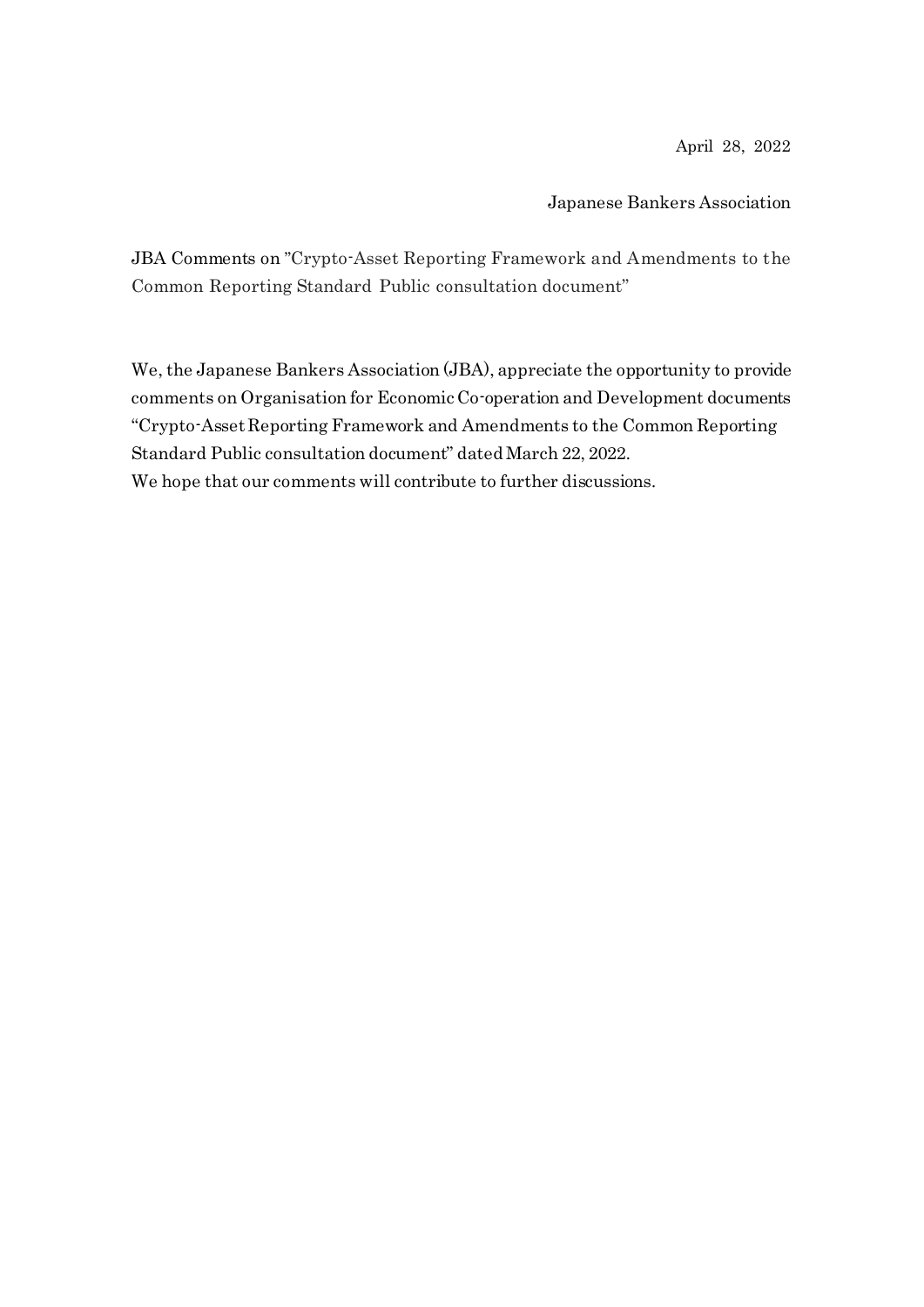|             | Questions for public consultation                                                                                                                                                                                                                                                                                                                                                                                                                                                                                                                                                                                                                                                                                                                                                                                                                                                                                                                                                                                                                                                                                                                                                           | <b>Applicable Page</b> | Our comments                                                                                                                                                                                                                                                                                                                                                                                                                                                                                                                                                                                                                                                                                                                                                                                                                                                                                                                                                                                                                                                                                                                                                                                                                                                                                                                                                                                                                                                                                                                                                                                                                                                                                                                                                                                                                                                                                                                                                                                                                                                                                                                                                                                                                                                                                                                                                                                                                                                                                                                                                                                                                                                                                                                                                                                                                                                                                                                                                                                                                                                                                                                                                                                                                                                                                                                                                   |
|-------------|---------------------------------------------------------------------------------------------------------------------------------------------------------------------------------------------------------------------------------------------------------------------------------------------------------------------------------------------------------------------------------------------------------------------------------------------------------------------------------------------------------------------------------------------------------------------------------------------------------------------------------------------------------------------------------------------------------------------------------------------------------------------------------------------------------------------------------------------------------------------------------------------------------------------------------------------------------------------------------------------------------------------------------------------------------------------------------------------------------------------------------------------------------------------------------------------|------------------------|----------------------------------------------------------------------------------------------------------------------------------------------------------------------------------------------------------------------------------------------------------------------------------------------------------------------------------------------------------------------------------------------------------------------------------------------------------------------------------------------------------------------------------------------------------------------------------------------------------------------------------------------------------------------------------------------------------------------------------------------------------------------------------------------------------------------------------------------------------------------------------------------------------------------------------------------------------------------------------------------------------------------------------------------------------------------------------------------------------------------------------------------------------------------------------------------------------------------------------------------------------------------------------------------------------------------------------------------------------------------------------------------------------------------------------------------------------------------------------------------------------------------------------------------------------------------------------------------------------------------------------------------------------------------------------------------------------------------------------------------------------------------------------------------------------------------------------------------------------------------------------------------------------------------------------------------------------------------------------------------------------------------------------------------------------------------------------------------------------------------------------------------------------------------------------------------------------------------------------------------------------------------------------------------------------------------------------------------------------------------------------------------------------------------------------------------------------------------------------------------------------------------------------------------------------------------------------------------------------------------------------------------------------------------------------------------------------------------------------------------------------------------------------------------------------------------------------------------------------------------------------------------------------------------------------------------------------------------------------------------------------------------------------------------------------------------------------------------------------------------------------------------------------------------------------------------------------------------------------------------------------------------------------------------------------------------------------------------------------------|
| <b>CARF</b> |                                                                                                                                                                                                                                                                                                                                                                                                                                                                                                                                                                                                                                                                                                                                                                                                                                                                                                                                                                                                                                                                                                                                                                                             |                        |                                                                                                                                                                                                                                                                                                                                                                                                                                                                                                                                                                                                                                                                                                                                                                                                                                                                                                                                                                                                                                                                                                                                                                                                                                                                                                                                                                                                                                                                                                                                                                                                                                                                                                                                                                                                                                                                                                                                                                                                                                                                                                                                                                                                                                                                                                                                                                                                                                                                                                                                                                                                                                                                                                                                                                                                                                                                                                                                                                                                                                                                                                                                                                                                                                                                                                                                                                |
|             | Crypto-Assets in scope<br>Does the CARF cover the appropriate scope of Crypto-<br>Assets? Do you see a need to either widen or<br>restrict the scope of Crypto-Assets and, if so, why?                                                                                                                                                                                                                                                                                                                                                                                                                                                                                                                                                                                                                                                                                                                                                                                                                                                                                                                                                                                                      |                        | Although the public consultation document implies security token as an example of crypto-assets, we suggest that financial<br>assets' digital representations maintained at financial accounts of reporting financial institutions (FIs) under the CRS be<br>explicitly excluded from the definition of the crypto-assets despite its usage of a cryptographically secured distributed<br>ledger or a similar technology. There are three reasons behind this suggestion.<br>First, we consider that the case above does not link to the concerns outlined in the consultation document, which states<br>$``\cdots$ Crypto-Assets, which can be transferred and held without interacting with traditional financial intermediaries and without<br>any central administrator having full visibility on either the transactions carried out, or the location of Crypto-Asset<br>holdings." (page3), "are frequently offered by actors that are not covered by the Common Reporting Standard (CRS).<br>Against this background, the OECD is advancing…" (page3) and "The definition of Crypto-Assets thereby targets those<br>assets that can be held and transferred in a decentralised manner, without the intervention of traditional financial<br>intermediaries" (page5). In other words, financial assets' digital representations maintained at financial accounts of reporting<br>FIs under CRS are not within the scope of the CARF's objective.<br>Second, the CARF and CRS seek to be consistent with the FATF recommendations, whose "Updated Guidance for a Risk-<br>Based Approach to Virtual Assets and Virtual Asset Service Providers" defines the relevant assets describing "Virtual<br>assets do not include digital representations of fiat currencies, securities, and other financial assets that are already<br>covered elsewhere in the FATF Recommendations" (item 44) and "That is, they should be applied based on the basic<br>characteristics of the asset or the service, not the technology it employs." (item 47) Thus, our suggestion is considered to<br>be consistent with the FATF recommendations.<br>Third, in the case where the financial assets we mentioned are classified as crypto-assets, the establishment and<br>implementation of relevant due diligence procedures will be complicated for both customers and reporting FIs and, thus, will<br>not be effective and efficient, because reporting FIs will need to deal with the differences between the definitions under the<br>CARF, CRS and FATCA (e.g. Active Entity & Excluded Person in CARF vs Active NFE & Reportable Person in CRS vs<br>Active NFFE and Reportable Person in FATCA, etc.), including explaining the differences to the customers who trade both<br>the traditional financial assets and crypto-assets and asking for self-certifications hoping that the customers understood<br>the complex definitions.<br>Therefore, we would like to suggest excluding financial assets' digital representations maintained at financial accounts of<br>reporting FIs under the CRS from the definition of crypto-assets despite its usage of a cryptographically secured distributed<br>ledger or a similar technology, from the viewpoints of the CARF's objective, consistency with the FATF Recommendations,<br>effectiveness and efficiency. |
|             | Reporting requirements<br>4. Regarding Reportable Retail Payment Transactions,<br>what information would be available to Reporting Crypto-<br>Asset Service Providers pursuant to applicable AML<br>requirements (including the FATF travel rule, which<br>foresees virtual asset service providers collecting<br>information on originators and beneficiaries of transfers in<br>virtual assets) with respect to the customers of<br>merchants in particular where the customer does not have<br>a relationship with a Reporting Crypto-Asset Service<br>Provider, for whom it effectuates Reportable Retail<br>Payment Transactions? Are there any specific challenges<br>associated with collecting and reporting information with<br>respect to Reportable Retail Payment Transactions? What<br>measures could be considered to address such<br>challenges? Would an exclusion of low-value transactions<br>via a de minimis threshold help reducing compliance<br>burdens? If so, what would be an appropriate amount and<br>what measures could be adopted to avoid circumvention<br>of such threshold by splitting a transaction into different<br>transactions below the threshold? |                        | In order not to hinder the widely adoption of the use of low-value payment products, a threshold of "Reportable Retail<br>Payment Transaction " should be set (e.g. \$1,000), for example, following the FATF recommendation,                                                                                                                                                                                                                                                                                                                                                                                                                                                                                                                                                                                                                                                                                                                                                                                                                                                                                                                                                                                                                                                                                                                                                                                                                                                                                                                                                                                                                                                                                                                                                                                                                                                                                                                                                                                                                                                                                                                                                                                                                                                                                                                                                                                                                                                                                                                                                                                                                                                                                                                                                                                                                                                                                                                                                                                                                                                                                                                                                                                                                                                                                                                                  |

## Comments on the Consultative Report"Crypto-Asset Reporting Framework and Amendments to the Common Reporting Standard Public consultation document"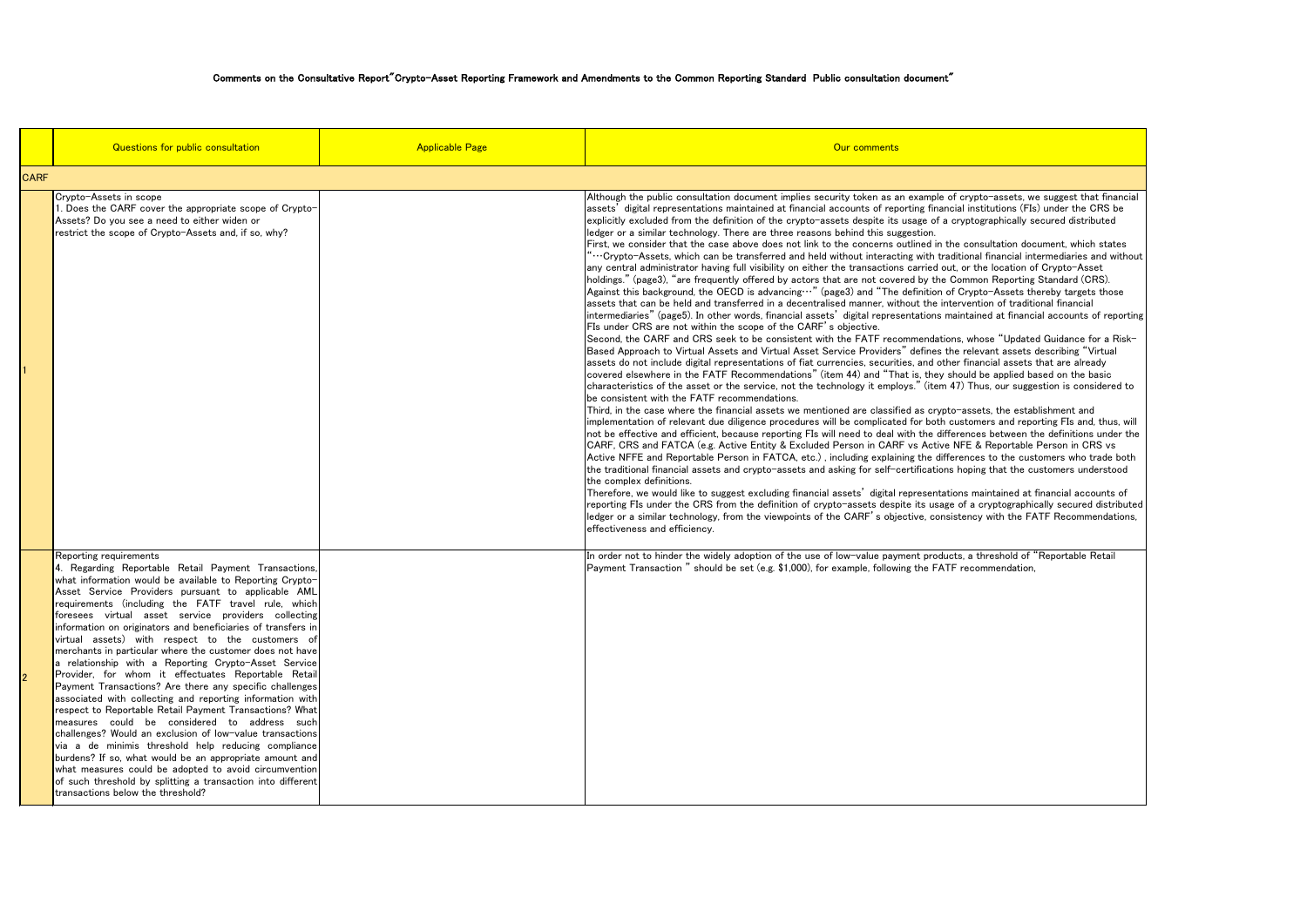|       | Due diligence procedures<br>4. Section III.D enumerates effective implementation<br>requirements in instances where a Reporting Crypto-<br>Asset Service Provider cannot obtain a self-certification<br>from a Crypto-Asset User or Controlling Person. Notably,<br>these requirements specify that the Reporting Crypto-<br>Asset Service Provider must refuse to effectuate any<br>Relevant Transactions on behalf of the Crypto-Asset<br>User until such selfcertification is obtained and its<br>reasonableness is confirmed. Are there potential<br>alternative effective mplementation measures to those<br>listed in Section III.D? If so, what are the alternative or<br>additional effective implementation measures and which<br>persons or Entities would be best-placed to enforce such<br>measures? |                                                                                                                                                                                                                                                                                                                                                                                                                                                                                               | There is no problem with adding conditions and deadlines to t<br>service provider. In addition, given the view that crypto asse<br>which stipulates that transactions shall be refused unles<br>reservation with a condition precedent), is also appropriate. Ho<br>the withholding of settlement funds, as there is a risk of cor<br>advance.                                                                                                                                                     |
|-------|------------------------------------------------------------------------------------------------------------------------------------------------------------------------------------------------------------------------------------------------------------------------------------------------------------------------------------------------------------------------------------------------------------------------------------------------------------------------------------------------------------------------------------------------------------------------------------------------------------------------------------------------------------------------------------------------------------------------------------------------------------------------------------------------------------------|-----------------------------------------------------------------------------------------------------------------------------------------------------------------------------------------------------------------------------------------------------------------------------------------------------------------------------------------------------------------------------------------------------------------------------------------------------------------------------------------------|----------------------------------------------------------------------------------------------------------------------------------------------------------------------------------------------------------------------------------------------------------------------------------------------------------------------------------------------------------------------------------------------------------------------------------------------------------------------------------------------------|
|       | Other elements of the proposal<br>1. Comments are also welcomed on all other aspects of<br>the Crypto-Asset Reporting Framework.                                                                                                                                                                                                                                                                                                                                                                                                                                                                                                                                                                                                                                                                                 | About the whole                                                                                                                                                                                                                                                                                                                                                                                                                                                                               | Compared to CRS, due diligence and records/reporting requ<br>considerable time will be required for the development of this<br>gradually tightened to be equivalent to CRS at first.                                                                                                                                                                                                                                                                                                               |
| 5     | Other elements of the proposal<br>the Crypto-Asset Reporting Framework.                                                                                                                                                                                                                                                                                                                                                                                                                                                                                                                                                                                                                                                                                                                                          | [P12] Section III: Due Diligence Procedures<br>1. Comments are also welcomed on all other aspects of A. Due Diligence Procedures for Individual Crypto-Asset enough.<br>Users<br>When establishing the relationship with the Individual<br>Crypto-Asset User, or with respect to Preexisting<br>Individual Crypto-Asset Users by [12 months after the<br>effective date of the rules], the Reporting Crypto-Asset<br>Service Provider must obtain a self-certification<br>(Same for page 30.) | As under CRS, RCASPs should have 24 months to obtain sel                                                                                                                                                                                                                                                                                                                                                                                                                                           |
| 6     | Other elements of the proposal<br>1. Comments are also welcomed on all other aspects of Currency<br>the Crypto-Asset Reporting Framework.                                                                                                                                                                                                                                                                                                                                                                                                                                                                                                                                                                                                                                                                        | Valuation and Currency Translation Rules for Crypto-to-<br>fiat transactions<br>32. For example, the Reporting Crypto-Asset Service<br>Provider may apply the spot rate(s) as at the time of the<br>transaction(s) to translate such amounts into a single Fiat<br>Currency determined by the Reporting Crypto-Asset<br>Service Provider.                                                                                                                                                     | [P28] Paragraphs II (D), (E) and (F) - Valuation and The conversion of each transaction into fiat currency should<br>rate for a given period.                                                                                                                                                                                                                                                                                                                                                      |
|       | Other elements of the proposal<br>the Crypto-Asset Reporting Framework.                                                                                                                                                                                                                                                                                                                                                                                                                                                                                                                                                                                                                                                                                                                                          | $[P40]$ Subparagraph A $(2)$ - Crypto-Asset<br>claims or rights of membership against an individual or<br>right to purchase or sell an asset, including a Financial subject to CRS, not CARF.<br>Asset and a Crypto-Asset, at a set date, price or other<br>pre-determined factor), and that can be digitally<br>exchanged for Fiat Currencies or other Crypto-Assets, is<br>a Crypto-Asset. F                                                                                                | If the definition of a crypto asset includes tokens that are hight<br>1. Comments are also welcomed on all other aspects of 4 Furthermore, a cryptographic token that represents not clear how to determine fair market value of these items. H<br>Entity, rights to property or other absolute or relative Furthermore, stablecoins linked to legal tender are similar t<br>rights (e.g. a security token or a derivative contract or monetary value compared to legal tender will not change and |
|       | Other elements of the proposal<br>1. Comments are also welcomed on all other aspects of Provider<br>the Crypto-Asset Reporting Framework.                                                                                                                                                                                                                                                                                                                                                                                                                                                                                                                                                                                                                                                                        |                                                                                                                                                                                                                                                                                                                                                                                                                                                                                               | [P43] Paragraph IV (B) - Reporting Crypto-Asset Service Reporting Crypto-Asset Service Provider is defined as any<br>effectuating Exchange Transactions for or on behalf of cus<br>platform. However, a platform provider should not be included<br>it is not part of the transaction.                                                                                                                                                                                                             |
| CRS改訂 |                                                                                                                                                                                                                                                                                                                                                                                                                                                                                                                                                                                                                                                                                                                                                                                                                  |                                                                                                                                                                                                                                                                                                                                                                                                                                                                                               |                                                                                                                                                                                                                                                                                                                                                                                                                                                                                                    |
|       | Specified Electronic Money Products<br>2 What would in your view be the appropriate account<br>balance threshold to exclude low-risk e-money products<br>from the scope of the CRS and why? Are there any<br>alternative criteria to define low-risk emoney products?                                                                                                                                                                                                                                                                                                                                                                                                                                                                                                                                            |                                                                                                                                                                                                                                                                                                                                                                                                                                                                                               | The threshold should be at a level that excludes electroni<br>reporting. For example, accounts that do not exceed the \$10<br>accounts that are designed not to exceed \$10,000 may be exe<br>Electronic money that cannot be charged from ordinary curre<br>of the settlement amount should be excluded.                                                                                                                                                                                          |

the performance of transactions by the reporting crypto asset ets have a higher ML risk than ordinary assets, this provision,  $\,$  ss a legitimate self-certification is submitted (i.e., payment owever, it is considered necessary to fully inform the market of of usion in the trading market without sufficient explanation in aired under CARF are very burdensome. It is expected that a business procedure and system, and the standards should be Hf-certifications for pre-existing accounts as 12 months is not I be allowed, not only at the spot rate but also at the average ighly individualized (for example, cryptoart or game items), it is Highly specific tokens should be excluded. to digital currencies issued by central banks in a sense that no gain or loss on transfer occurs. Therefore, they should be individual or Entity that, as a business, provides a service stomers, including an entity which makes available a trading l in the definition of Reporting Crypto-Asset Service Provider if nic money used exclusively for cost-of-living payments from 0,000 threshold could be exempted from reportable items and empted from regulation. ency and is acquired only by paying back a certain percentage